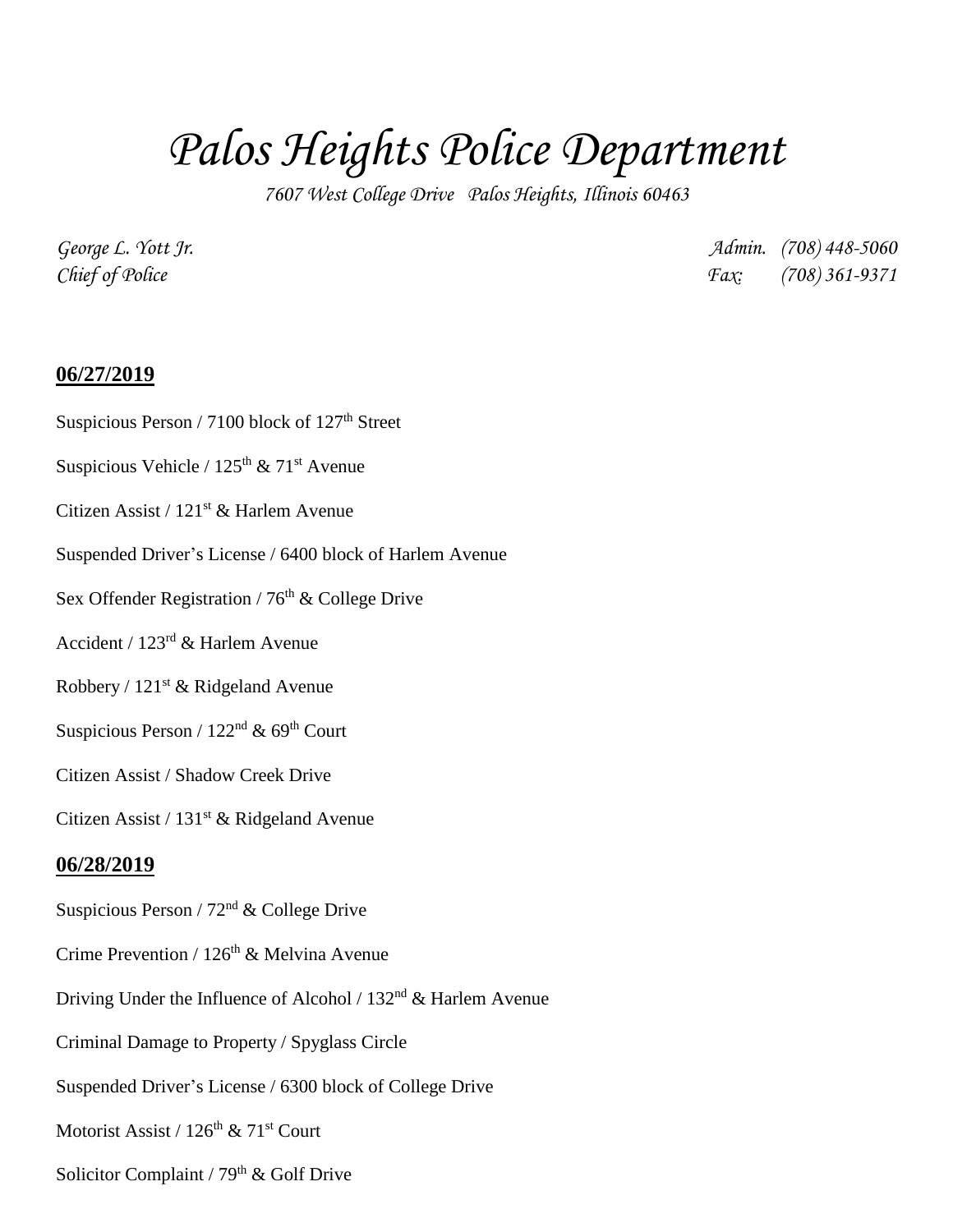Hit and Run / 7100 block of 127<sup>th</sup> Street

- Accident / 128th & Harlem Avenue
- Suspicious Person /  $76<sup>th</sup>$  & McIntosh Drive
- Suspicious Person /  $130<sup>th</sup>$  &  $80<sup>th</sup>$  Avenue
- Suspicious Person /  $76^{th}$  & McIntosh Drive
- Suspended Driver's License /  $119^{\rm th}$  & Harlem Avenue

### **06/29/2019**

- Suspicious Person /  $121^{st}$  &  $71^{st}$  Avenue
- Disturbance / 123rd & Harlem Avenue
- Citizen Assist / Pinehurst Drive
- Reckless Driving / 7000 block of 127<sup>th</sup> Street
- Disturbance / 120<sup>th</sup> & 73<sup>rd</sup> Court
- Citizen Assist /  $119<sup>th</sup>$  &  $80<sup>th</sup>$  Avenue
- Loud Noise Complaint / 122nd & Richard Avenue
- Loud Noise Complaint / 123rd & 73rd Avenue
- Accident / 119<sup>th</sup> & Harlem Avenue
- Theft /  $118<sup>th</sup>$  & Southwest Highway
- Citizen Assist / 126<sup>th</sup> & London Lane
- Suspicious Person /  $120^{th}$  &  $76^{th}$  Avenue
- Domestic / Medinah Court

#### **06/30/2019**

- Motorist Assist / 134<sup>th</sup> & Ridgeland Avenue
- Citizen Assist /  $122<sup>nd</sup>$  &  $80<sup>th</sup>$  Avenue
- Citizen Assist /  $122<sup>nd</sup>$  &  $80<sup>th</sup>$  Avenue
- Battery /  $122<sup>nd</sup>$  &  $80<sup>th</sup>$  Avenue